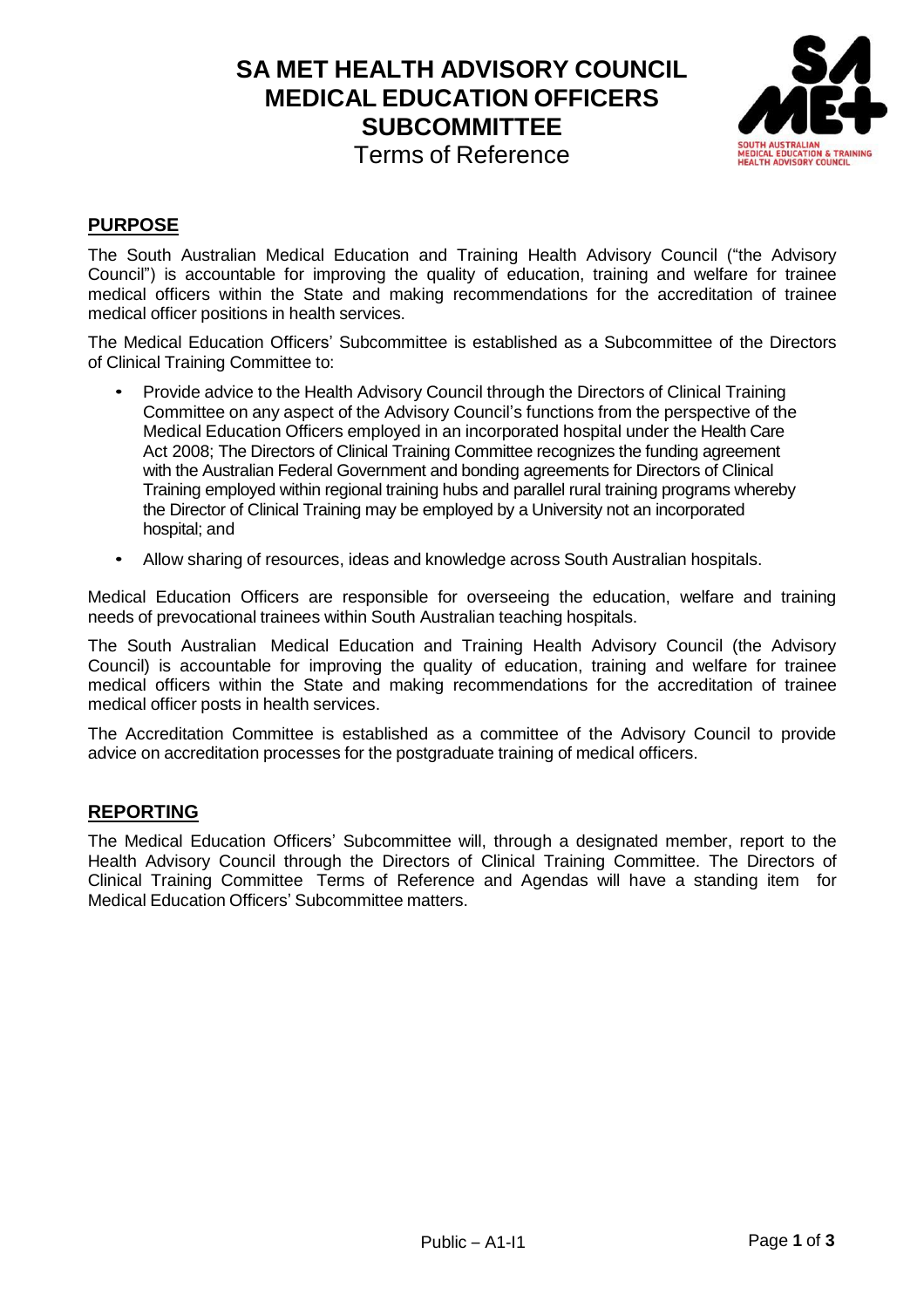### **FUNCTIONS**

The Medical Education Officers' Subcommittee will operate in a manner consistent with the Advisory Council rules and will undertake functions defined by those rules and as determined by the Advisory Council.

The functions of the Medical Education Officers' Subcommittee include:

- 1. Development of common solutions to enhance education and training, the workplace experience and career development of Junior Medical Officers;
- 2. Sharing of information on education and training programs at each site;
- 3. Provision of information and feedback to stakeholders as required;
- 4. Advocacy for best practice education and training for prevocational trainees;
- 5. Provision of information, feedback and advice regarding centralised resources and resources that may be required for particular groups;
- 6. Communication between SA MET and Medical Education Officers on current initiatives;
- 7. Advocacy and support for the Medical Education Officer's role.
- 8. Develop a workplan with clearly defined objectives that are achievable and measurable in a defined timeframe.
- 9. The workplan and associated actions will be advised and approved by the Advisory Council; and tightly aligned to the Advisory Council operational and strategic goals.
- 10. The workplan will be available at each Directors of Clinical Training Committee meeting and Advisory Council meeting for review and reference.
- 11. The Chair will report on delays in progressing the workplan at the Advisory Council meetings.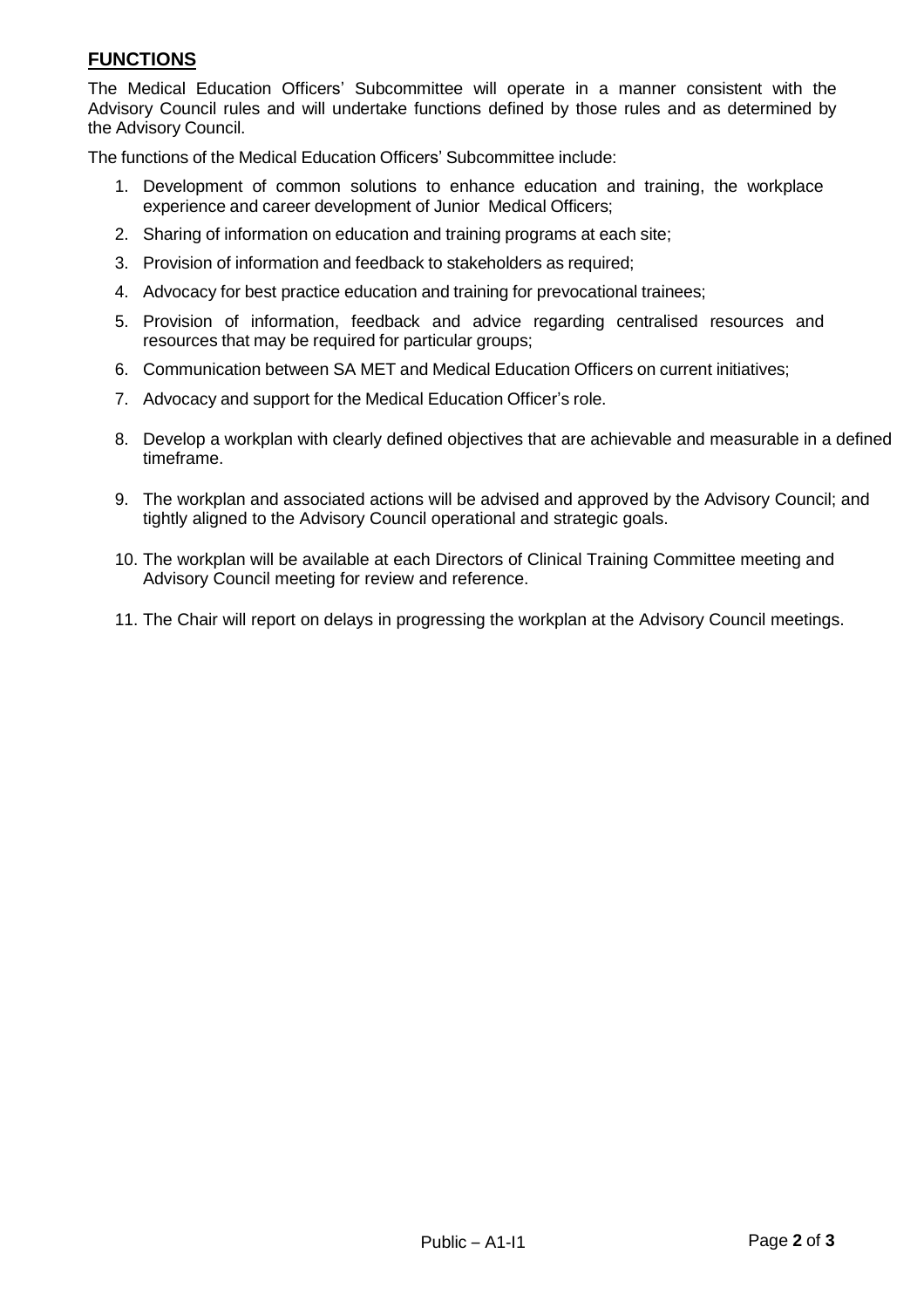### **MEMBERSHIP**

The membership of the Medical Education Officers' Subcommittee will be as follows:

- The Chair of the Medical Education Officer Subcommittee is selected by the Medical Education Officers;
- The Deputy Chair of the Medical Education Officers' Subcommittee is selected by the Medical Education Officers. The Deputy will support the Chair and act as a proxy in the absence of the Chair;
- Medical Education Officers (or equivalent positions) from each incorporated hospital under the Health Care Act 2008;
- Membership to the Medical Education Officers' Subcommittee is by virtue of appointment to a Medical Education Officer's position or equivalent;
- The Chair or nominated delegate will represent the Medical Education Officers' Subcommittee on the Directors of Clinical Training Committee.

A membership vacancy may occur when:

- A member resigns from their Medical Education Officer position;
- A member resigns by notice in writing to the Chair of the Directors of Clinical Training Committee;
- A member is absent for three or more consecutive meetings of the Subcommittee without informing the SA MET Unit.

#### **Responsibilities of members for communication**

- **Conflict of Interest** members must identify any real or perceived conflicts of interest and to withdraw from any discussion or decisions concerning such a matter.
- **Confidentiality** proceedings of the committee are confidential and members must not disclose discussions or decisions unless there is explicit agreement during a meeting and noted in the minutes, that this is appropriate.

#### **POWERS**

The Medical Education Officers' Subcommittee will have the power to:

- Seek advice from external experts:
- Co-opt members to the Subcommittee as required;
- Liaise and work with other Advisory Council Committees and working groups; and
- Consult appropriately in order to obtain information relevant to the functions of the Subcommittee.